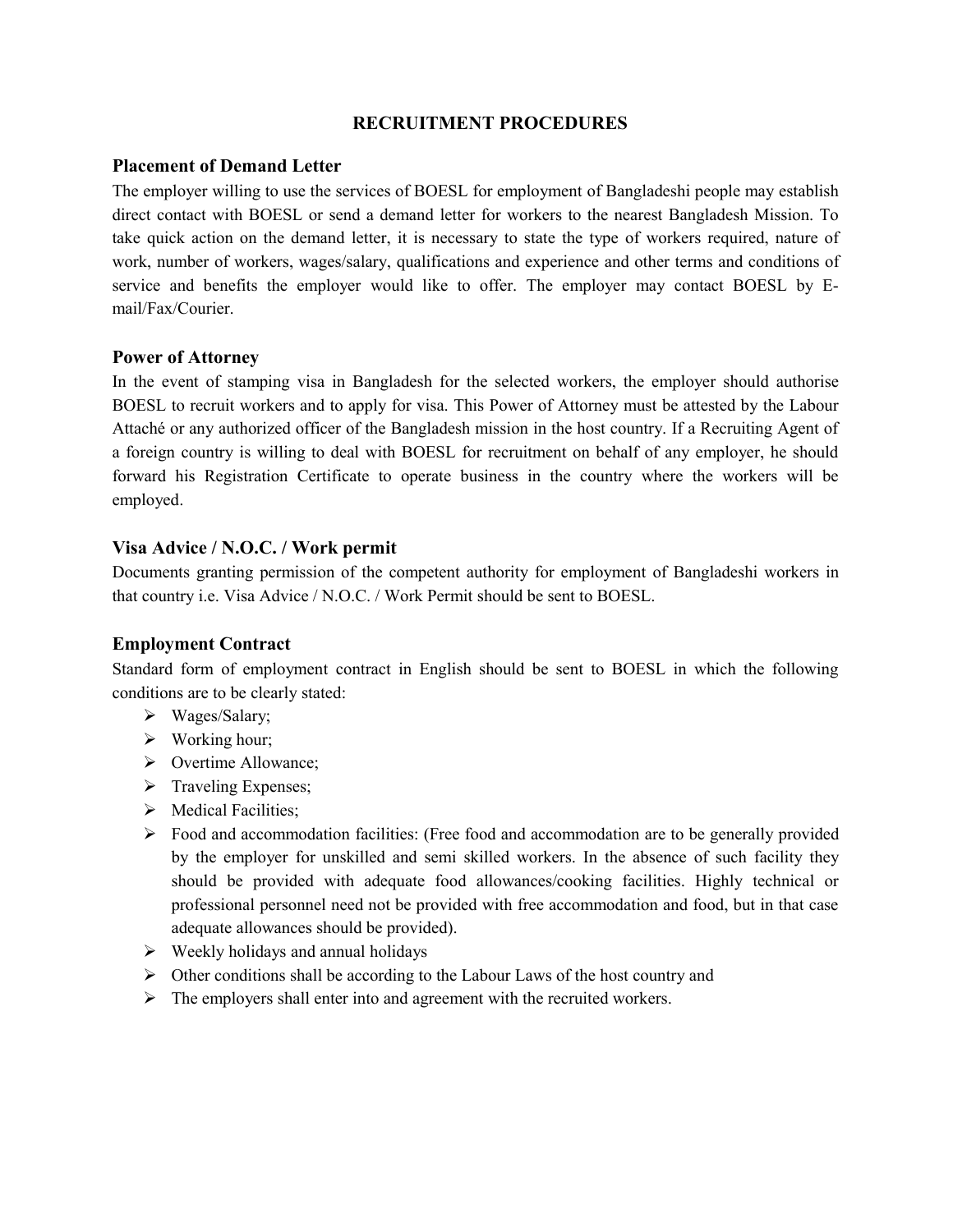## **Agency Agreement**

The employer may enter into an Agency Agreement with BOESL. Agency agreement stated the responsibilities of the both parties and all terms & conditions to implement the migration process smoothly & legally.

# **SELECTION PROCEDURE:**

## **Advertisement of Vacancies:**

On receipt of the authentic demand letter either through Bangladesh Missions abroad or directly from the employers, the BOESL collects CVs through any one or a combination of the following processes to line up the suitable candidates for consideration of the employer.

- $\triangleright$  Newspaper advertisement
- $\triangleright$  Advertisement through website.
- Advertisement on Notice Board
- Job Seeker from Data Bank of BOESL
- $\triangleright$  From Specialized Departments.

## **Receipt of CVs:**

Through wide circulation CVs thus received/collected are scrutinized by a committee of expert for shortlisting as per requirements of the employers, (if desired by the employers). The short listed CVs are sent to the employer (if desired) or will be kept in the office for interview and final selection by the employer's Selection Team(s). BOESL prefers that selection of workers be made by the employers or by their authorized representatives directly.

#### **Selection of Candidates:**

The employers or their representatives carry out interviews/trade tests and do the final selection of candidates for which BOESL provide necessary assistance and logistic support, like issuance of interview cards, arranging suitable place for interview/written test, and practical trade test, if necessary.

BOESL always prefers to select the workers by the employer or his representative directly BOESL may also select workers on behalf of the employers through its committee of experts, if so desired by the employer.

#### **Medical Test:**

The finally selected candidates are sent for medical examination only to the appointed/authorised Medical Centers. Generally they are examined at the Medical centers enlisted by the Embassies of the employers' countries.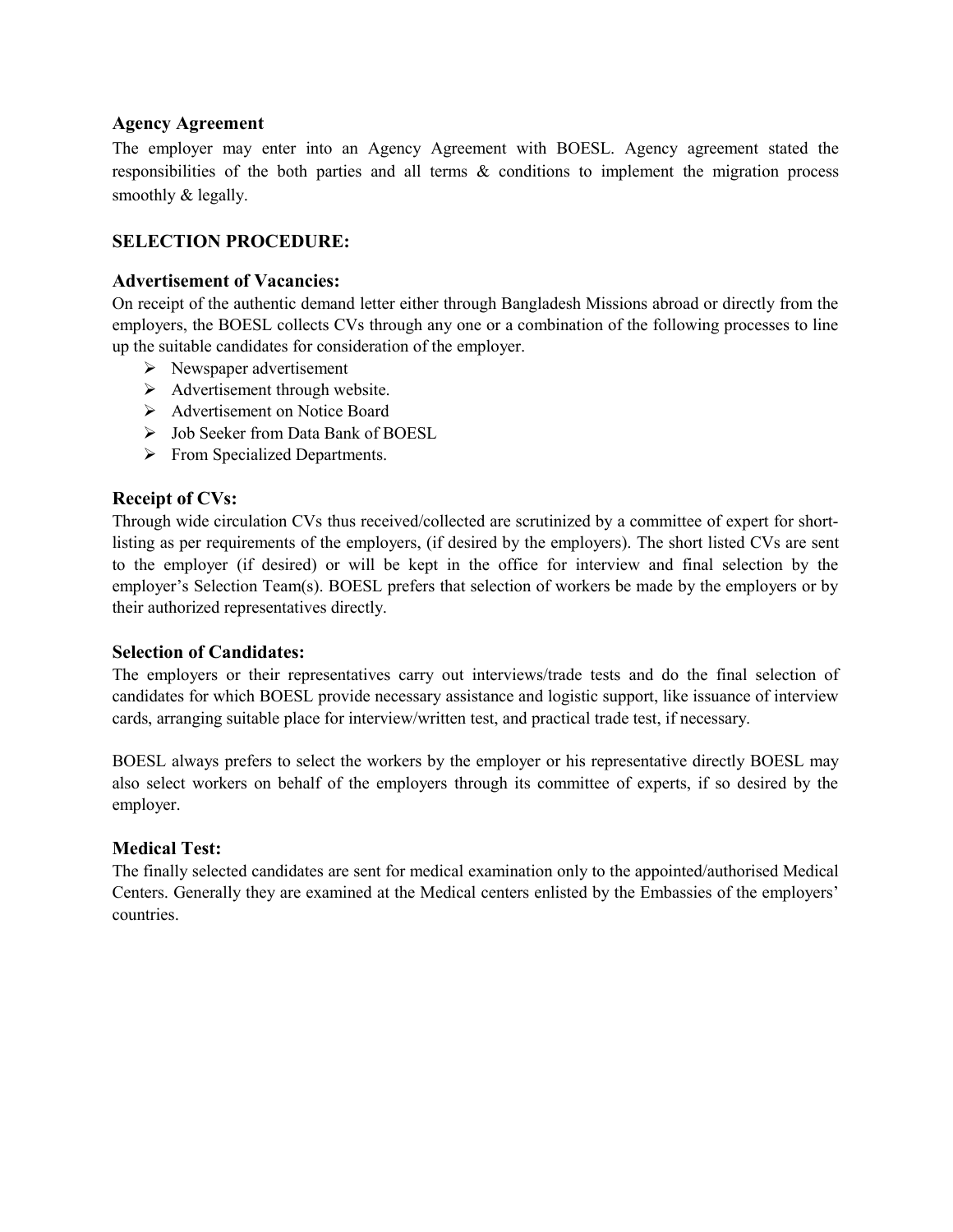Sample of Demand Letter

# **FORMAT OF DEMAND LETTER**

Date ………………….

To

The Managing Director

Bangladesh Overseas Employment and Services Limited (BOESL)

Probashi Kallyan Bhaban, 71 - 72, Eskaton, (4<sup>th</sup> Floor)

Dhaka-1000, Bangladesh.

# **Subject: Demand Letter**

Dear Sir/Mangaging Director

We hereby place the following demands for dispatch of manpower to work with our organization under the following terms and conditions:

| <b>SL.No. Name of Post/Trade</b> | <b>Number of Vacancy</b> | <b>Monthly</b> | <b>Basic</b> |
|----------------------------------|--------------------------|----------------|--------------|
| Salary(USD)                      |                          |                |              |

1.

2.

3.

# **Terms & Conditions of Employment**

- (1) Duration of service contract : 02(Two) years and renewable
- (2) Probation period :03(Three) months
- (3) Air Ticket: Joining Air ticket shall be borne by........... and return air ticket will be provided

by the company after successful completion of service tenure

- (4) Accommodation : Provided by the company
- (5) Food : Provided by the company
- (6) Working hours :08 hours+ overtime as per labor law of the country
- (7) Over time allowance :125% on working days and 150% on holidays or as per the law of the company
- (8) Medical : Primary Medicare Provided by the company
- (9) Holiday :1 day in a week

Other terms and conditions of service will be as per Labor Laws of our country.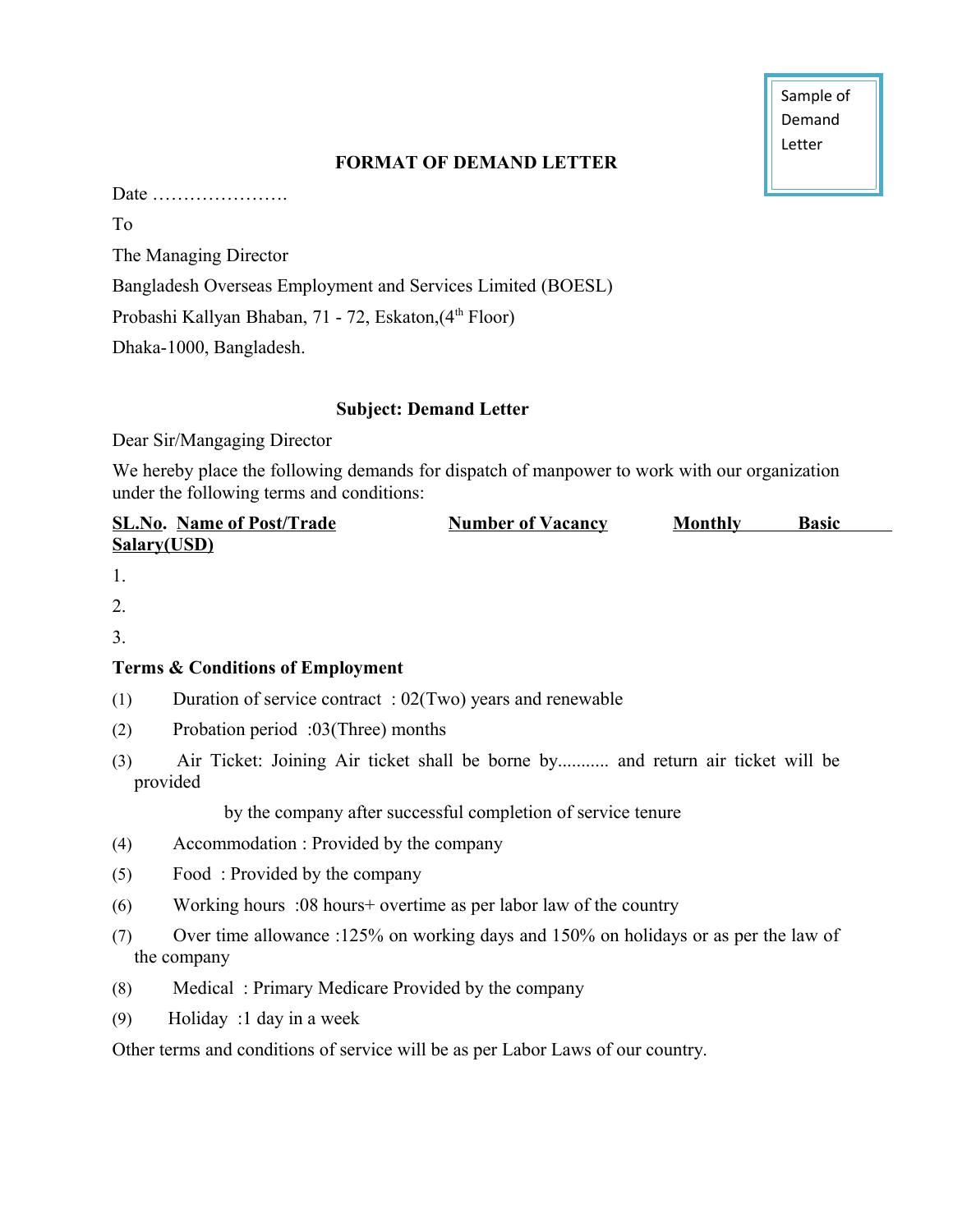Thanking you. Yours faithfully

# **POWER OF ATTORNEY**

Sample of Power of Attorney

We M/s.

........................................................................................................................................................... ...........................................................................................................................................................

Address :

(Write your company detailed address here)

We, do hereby appoint and nominate the Bangladesh Overseas Employment and Services Limited (BOESL), Probashi Kallyan Bhaban (4th Floor), 71-72 Eskaton Garden, Dhaka- 1000, Bangladesh to be our lawful attorney and Recruiting Agent in Bangladesh in respect of handling all the affairs concerning submission of passport(s) for visa endorsement to the Embassy, arrangement for their passage to work site and to sign all necessary documents required by any concerned office(s) in Bangladesh in connection with the recruitment of workers to work with our organization.

Authorised Signature (Company's authorized persons signature with seal and date)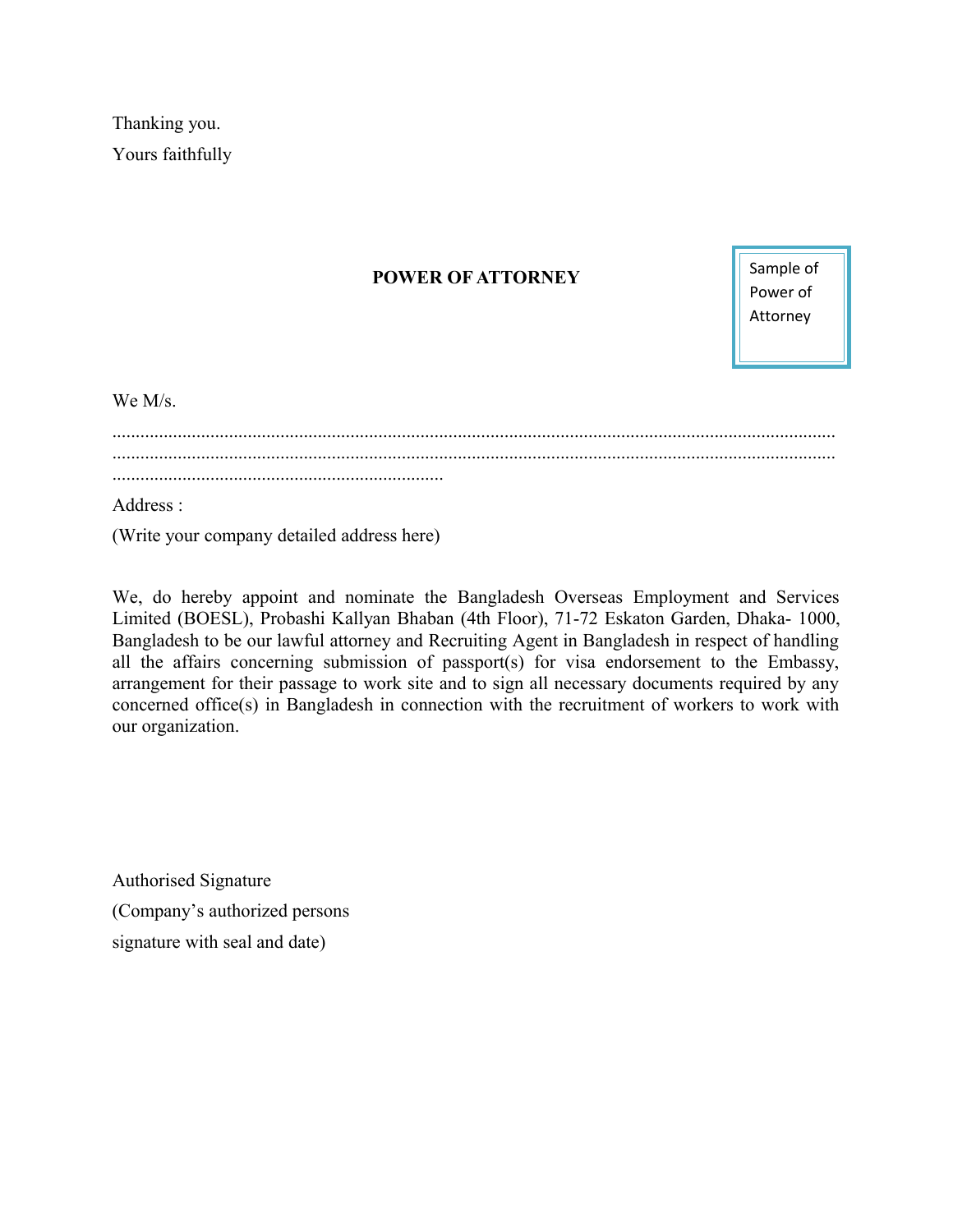Sample of Agreement between employer and employee

# FORMATE OF AGENCY AGREEMENT This Agreement is signed **BETWEEN**

M/s------------------------------------------------------------------------------------------------

Address-------------------------------------------------------------------------------------------

(Hereinafter refered to as the "Principal") on the one part.

AND

Bangladesh Overseas Employment And Services Ltd. (BOESL)

Probashi Kallyan Bhaban (4th Floor), 71-72 Eskaton Garden, Dhaka- 1000, Bangladesh (Hereinafter refered to as the "Agent") on other part.

## **OBJECTIVES**

Whereas the Principal is an employer based in Egypt and wishes to hire works for employment in his organization from Bangladesh and whereas the Agent is a state owned manpower recruiting company in Bangladesh which is licensed and experienced in the recruitment of workers and has the facilities and personnel to perform such requirement services.

Now it is hereby agreed as follows:

- 1.0 GENERAL PROVICIONS
- 1.1 The principal shall utilize the facilities and services of the Agent for the purpose of perselection, recruiting and documentation of workers hired with the assistance of the Agent.
- 1.2 The Agent shall use its best endeavors to obtain for the Principal the most qualified and suitable candidates, as per requirements of the Principal.
- 2.0 RESPONSIBILITIES OF THE PRINCIPAL
- 2.1 The Principal shall inform the Agent in writing of the vacancies available, giving the detailed job descriptions, salary and other terms and conditions of services of workers.
- 2.2 The Principal shall provide necessary documents to the Agent such as Demand letter, Power of Attorney, Visa Advice, Visa authorization letter, service contract, etc. of workers attested by Bangladesh Embassy in host country or Ministry of foreign Affairs of employer's country.
- 2.3 The Principal shall send their representative to conduct interview for the selection of the workers directly.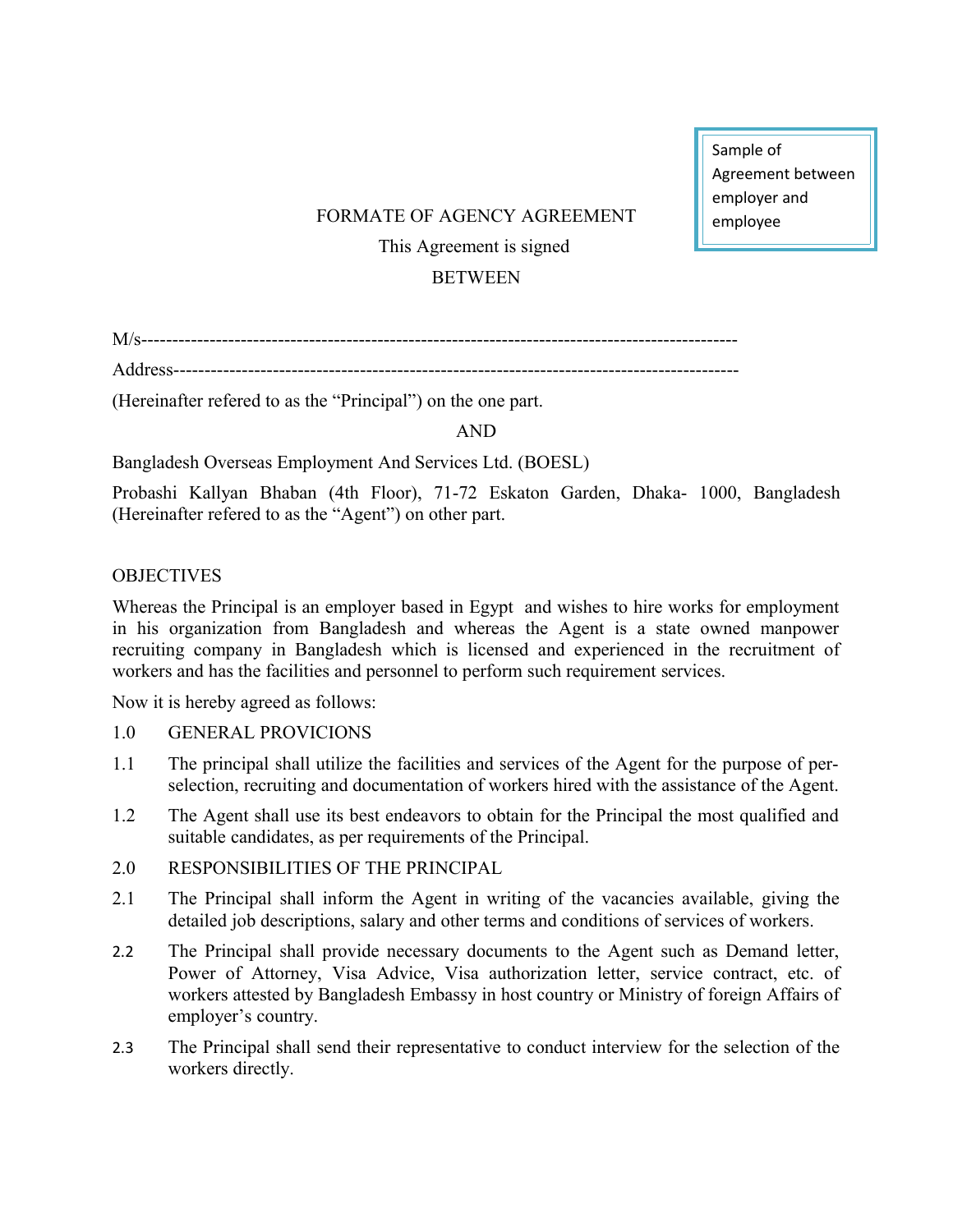- 2.4 The Principal shall provide full information to the Agent well in advance about the recruitment plan and lifting schedule of the selected workers.
- 2.5 Individual Service Contract shall be signed between the Principal and the workers after final selection of the workers.
- 2.6 The Principal shall arrange to receive the workers at the airport upon their arrival.
- 3.0 RESPONSIBILITIES OF THE AGENT
- 3.1 The Agent shall advertise the requirement of the Principal (if necessary) and send or forward the short listed C.V's to the Principal for their further scrutiny.
- 3.2 The Agent shall verify the authenticity of the certificates relation to the educational and professional qualifications and the personal or business reference of the applications, if necessary.
- 3.3 After receiving the names of the short listed candidates from the Principal the Agent will inform the candidates of interview program.
- 3.4 The Agent shall book suitable hotel accommodation from the recruiting delegation of the principal in Dhaka as per Principal's request  $\&$  also receive the delegation at Dhaka Airport.
- 3.5 The agent shall provide accommodation facilities for conducting interviews. If necessary agent shall have to provide separate rooms for each interviews with adjoining waiting room. There should be efficient secretarial, telephone & fax facilities. The Agent shall provide trade testing facilities where necessary. The Agent shall provide all logistic support to the representative of the principal to make recruitment trip success.
- 3.6 The Agent shall arrange medical examination of the finally selected workers to ensure that only the medically fit workers will be sent for employment.
- 3.7 The Agent shall also select workers on behalf of the Principal through a Committee of experts if Agent is authorized to do so. But the Agent will always prefer selection of workers by the representative of the principal directly.
- 3.8 The Agent shall arrange necessary briefing/orientation course for the workers on the relevant rules & regulations prior to their departure.
- 3.9 The Agent shall facilitate all the necessary documentation of travel, security and emigration requirement in order to enable the workers to arrive in their working place in time.
- 3.10 The Agent shall in all recruitment matters act loyally and faithfully to the Principal & Observe all his directives and instructions.
- 3.11 The Agent shall promptly bring to the notice of the Principal any information received by them which is likely to be of use of benefit to the Principal in the recruitment of workers.
- 4.0 FINANCIAL STANDING
- 4.1 The Agent shall realize service charge from the finally selected candidates as per the rates approved by the Government of Bangladesh.